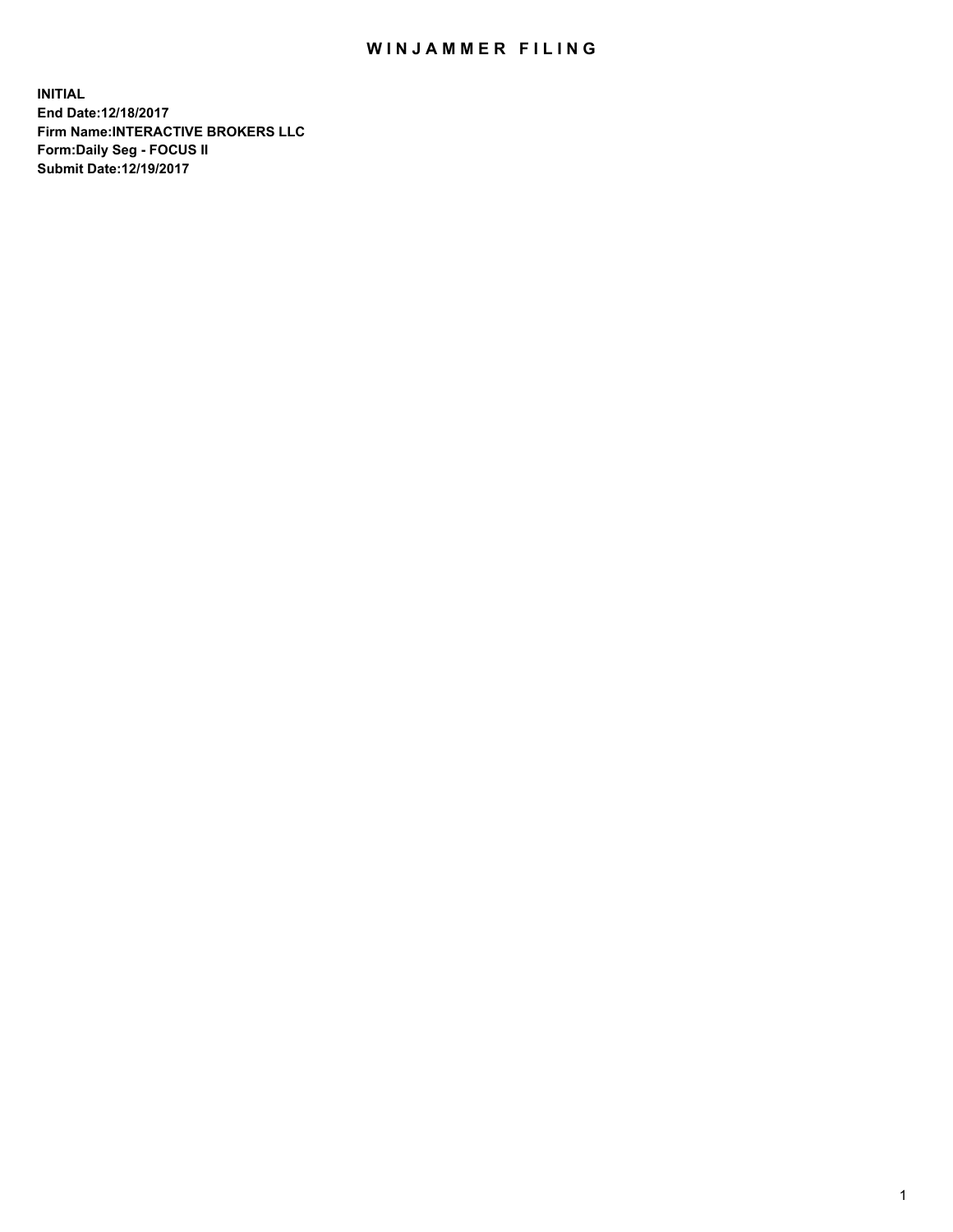## **INITIAL End Date:12/18/2017 Firm Name:INTERACTIVE BROKERS LLC Form:Daily Seg - FOCUS II Submit Date:12/19/2017 Daily Segregation - Cover Page**

| Name of Company<br><b>Contact Name</b><br><b>Contact Phone Number</b><br><b>Contact Email Address</b>                                                                                                                                                                                                                          | <b>INTERACTIVE BROKERS LLC</b><br><b>James Menicucci</b><br>203-618-8085<br>jmenicucci@interactivebrokers.c<br>om |
|--------------------------------------------------------------------------------------------------------------------------------------------------------------------------------------------------------------------------------------------------------------------------------------------------------------------------------|-------------------------------------------------------------------------------------------------------------------|
| FCM's Customer Segregated Funds Residual Interest Target (choose one):<br>a. Minimum dollar amount: ; or<br>b. Minimum percentage of customer segregated funds required:%; or<br>c. Dollar amount range between: and; or<br>d. Percentage range of customer segregated funds required between:% and%.                          | $\overline{\mathbf{0}}$<br>0<br>155,000,000 245,000,000<br>0 <sub>0</sub>                                         |
| FCM's Customer Secured Amount Funds Residual Interest Target (choose one):<br>a. Minimum dollar amount: ; or<br>b. Minimum percentage of customer secured funds required:%; or<br>c. Dollar amount range between: and; or<br>d. Percentage range of customer secured funds required between: % and %.                          | $\overline{\mathbf{0}}$<br>0<br>80,000,000 120,000,000<br>0 <sub>0</sub>                                          |
| FCM's Cleared Swaps Customer Collateral Residual Interest Target (choose one):<br>a. Minimum dollar amount: ; or<br>b. Minimum percentage of cleared swaps customer collateral required:% ; or<br>c. Dollar amount range between: and; or<br>d. Percentage range of cleared swaps customer collateral required between:% and%. | $\overline{\mathbf{0}}$<br>$\overline{\mathbf{0}}$<br>0 <sub>0</sub><br><u>00</u>                                 |

Attach supporting documents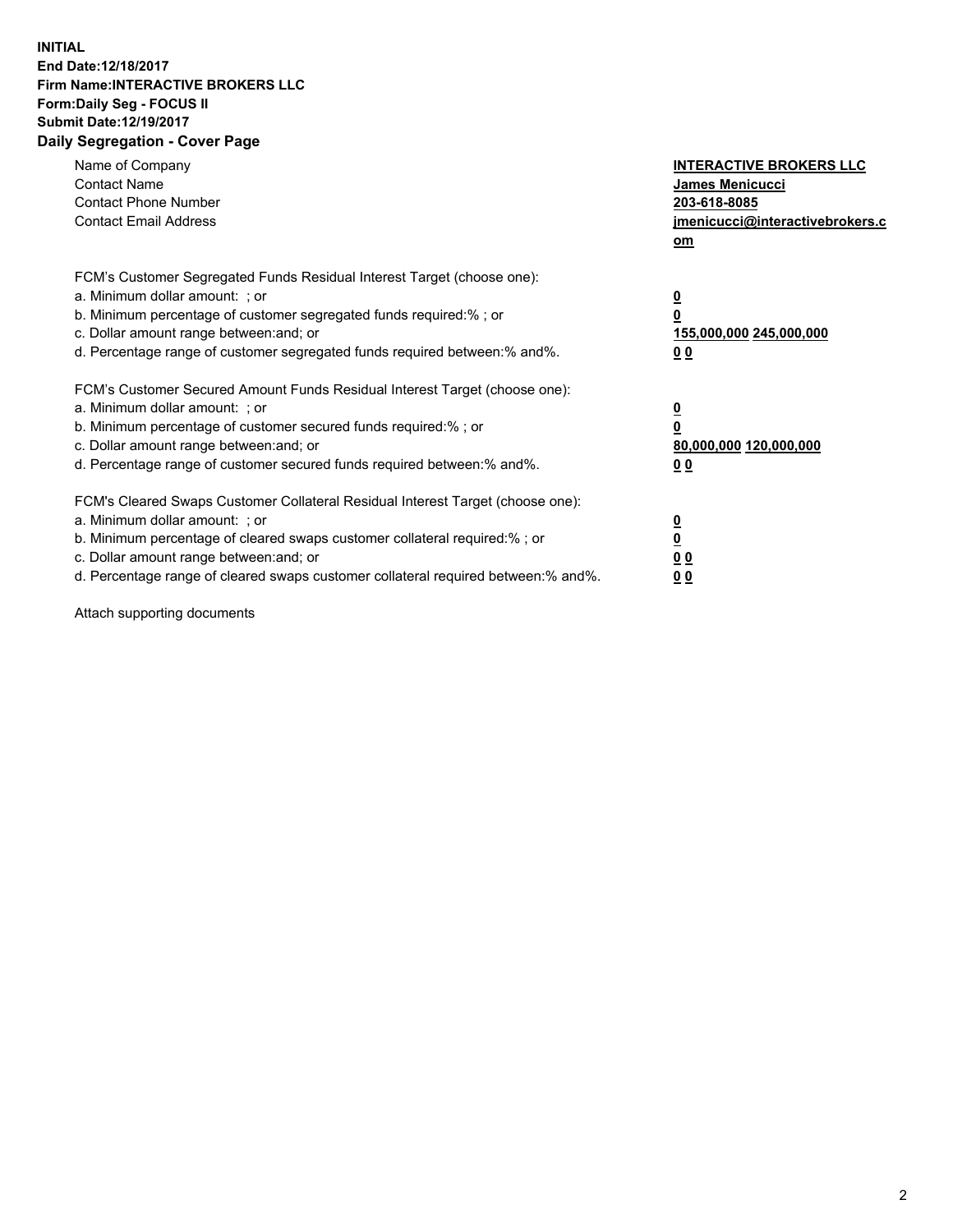## **INITIAL End Date:12/18/2017 Firm Name:INTERACTIVE BROKERS LLC Form:Daily Seg - FOCUS II Submit Date:12/19/2017**

|     | <b>Daily Segregation - Secured Amounts</b>                                                  |                                                 |
|-----|---------------------------------------------------------------------------------------------|-------------------------------------------------|
|     | Foreign Futures and Foreign Options Secured Amounts                                         |                                                 |
|     | Amount required to be set aside pursuant to law, rule or regulation of a foreign            | $0$ [7305]                                      |
|     | government or a rule of a self-regulatory organization authorized thereunder                |                                                 |
| 1.  | Net ledger balance - Foreign Futures and Foreign Option Trading - All Customers             |                                                 |
|     | A. Cash                                                                                     | 468,824,892 [7315]                              |
|     | B. Securities (at market)                                                                   | $0$ [7317]                                      |
| 2.  | Net unrealized profit (loss) in open futures contracts traded on a foreign board of trade   | 1,177,852 [7325]                                |
| 3.  | Exchange traded options                                                                     |                                                 |
|     | a. Market value of open option contracts purchased on a foreign board of trade              | 7,599 [7335]                                    |
|     | b. Market value of open contracts granted (sold) on a foreign board of trade                | -51,229 [7337]                                  |
| 4.  | Net equity (deficit) (add lines 1.2. and 3.)                                                | 467,603,410 [7345]                              |
| 5.  | Account liquidating to a deficit and account with a debit balances - gross amount           | 3,230 [7351]                                    |
|     | Less: amount offset by customer owned securities                                            | 0 [7352] 3,230 [7354]                           |
| 6.  | Amount required to be set aside as the secured amount - Net Liquidating Equity              | 467,606,640 [7355]                              |
|     | Method (add lines 4 and 5)                                                                  |                                                 |
| 7.  | Greater of amount required to be set aside pursuant to foreign jurisdiction (above) or line | 467,606,640 [7360]                              |
|     | 6.                                                                                          |                                                 |
|     | FUNDS DEPOSITED IN SEPARATE REGULATION 30.7 ACCOUNTS                                        |                                                 |
| 1.  | Cash in banks                                                                               |                                                 |
|     | A. Banks located in the United States                                                       | 9,874,359 [7500]                                |
|     | B. Other banks qualified under Regulation 30.7                                              | 0 [7520] 9,874,359 [7530]                       |
| 2.  | Securities                                                                                  |                                                 |
|     | A. In safekeeping with banks located in the United States                                   | 439,494,785 [7540]                              |
|     | B. In safekeeping with other banks qualified under Regulation 30.7                          | 0 [7560] 439,494,785 [7570]                     |
| 3.  | Equities with registered futures commission merchants                                       |                                                 |
|     | A. Cash                                                                                     | $0$ [7580]                                      |
|     | <b>B.</b> Securities                                                                        | $0$ [7590]                                      |
|     | C. Unrealized gain (loss) on open futures contracts                                         | $0$ [7600]                                      |
|     | D. Value of long option contracts                                                           | $0$ [7610]                                      |
|     | E. Value of short option contracts                                                          | 0 [7615] 0 [7620]                               |
| 4.  | Amounts held by clearing organizations of foreign boards of trade                           |                                                 |
|     | A. Cash                                                                                     | $0$ [7640]                                      |
|     | <b>B.</b> Securities                                                                        | $0$ [7650]                                      |
|     | C. Amount due to (from) clearing organization - daily variation                             | $0$ [7660]                                      |
|     | D. Value of long option contracts                                                           | $0$ [7670]                                      |
|     | E. Value of short option contracts                                                          | 0 [7675] 0 [7680]                               |
| 5.  | Amounts held by members of foreign boards of trade                                          |                                                 |
|     | A. Cash                                                                                     | 140,142,201 [7700]                              |
|     | <b>B.</b> Securities                                                                        | 0 [7710]                                        |
|     | C. Unrealized gain (loss) on open futures contracts                                         | <u>-187,347</u> [7720]                          |
|     | D. Value of long option contracts                                                           | 7,599 [7730]                                    |
|     | E. Value of short option contracts                                                          | <u>-51,229</u> [7735] <u>139,911,224</u> [7740] |
| 6.  | Amounts with other depositories designated by a foreign board of trade                      | 0 [7760]                                        |
| 7.  | Segregated funds on hand                                                                    | $0$ [7765]                                      |
| 8.  | Total funds in separate section 30.7 accounts                                               | 589,280,368 [7770]                              |
| 9.  | Excess (deficiency) Set Aside for Secured Amount (subtract line 7 Secured Statement         | 121,673,728 [7380]                              |
|     | Page 1 from Line 8)                                                                         |                                                 |
| 10. | Management Target Amount for Excess funds in separate section 30.7 accounts                 | 80,000,000 [7780]                               |
| 11. | Excess (deficiency) funds in separate 30.7 accounts over (under) Management Target          | 41,673,728 [7785]                               |
|     |                                                                                             |                                                 |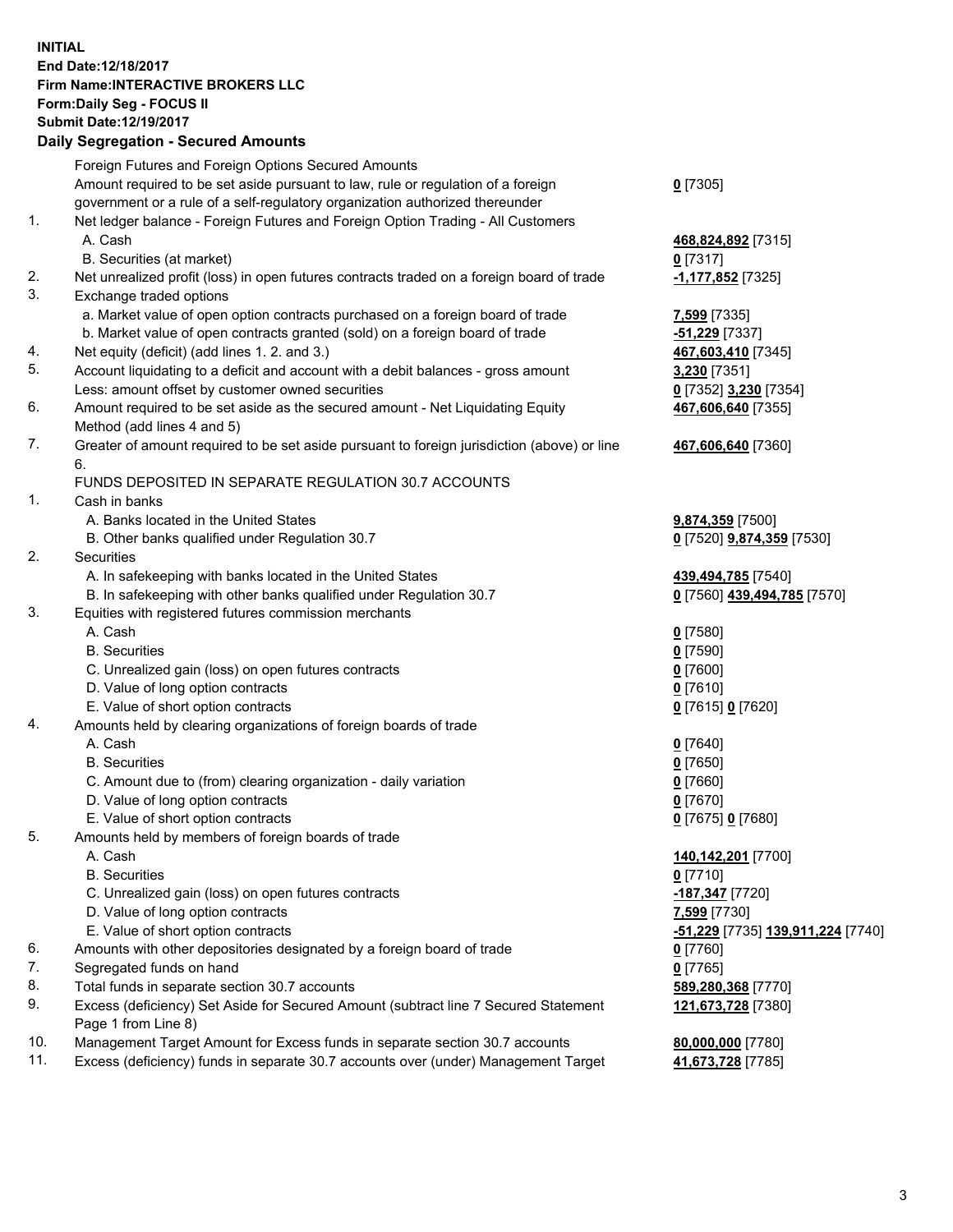**INITIAL End Date:12/18/2017 Firm Name:INTERACTIVE BROKERS LLC Form:Daily Seg - FOCUS II Submit Date:12/19/2017 Daily Segregation - Segregation Statement** SEGREGATION REQUIREMENTS(Section 4d(2) of the CEAct) 1. Net ledger balance A. Cash **4,464,189,830** [7010] B. Securities (at market) **0** [7020] 2. Net unrealized profit (loss) in open futures contracts traded on a contract market **-70,690,824** [7030] 3. Exchange traded options A. Add market value of open option contracts purchased on a contract market **167,324,295** [7032] B. Deduct market value of open option contracts granted (sold) on a contract market **-233,020,723** [7033] 4. Net equity (deficit) (add lines 1, 2 and 3) **4,327,802,578** [7040] 5. Accounts liquidating to a deficit and accounts with debit balances - gross amount **274,613** [7045] Less: amount offset by customer securities **0** [7047] **274,613** [7050] 6. Amount required to be segregated (add lines 4 and 5) **4,328,077,191** [7060] FUNDS IN SEGREGATED ACCOUNTS 7. Deposited in segregated funds bank accounts A. Cash **499,207,583** [7070] B. Securities representing investments of customers' funds (at market) **2,872,381,865** [7080] C. Securities held for particular customers or option customers in lieu of cash (at market) **0** [7090] 8. Margins on deposit with derivatives clearing organizations of contract markets A. Cash **25,088,330** [7100] B. Securities representing investments of customers' funds (at market) **1,206,788,859** [7110] C. Securities held for particular customers or option customers in lieu of cash (at market) **0** [7120] 9. Net settlement from (to) derivatives clearing organizations of contract markets **-7,327,356** [7130] 10. Exchange traded options A. Value of open long option contracts **167,221,303** [7132] B. Value of open short option contracts **-232,915,713** [7133] 11. Net equities with other FCMs A. Net liquidating equity **0** [7140] B. Securities representing investments of customers' funds (at market) **0** [7160] C. Securities held for particular customers or option customers in lieu of cash (at market) **0** [7170] 12. Segregated funds on hand **0** [7150] 13. Total amount in segregation (add lines 7 through 12) **4,530,444,871** [7180] 14. Excess (deficiency) funds in segregation (subtract line 6 from line 13) **202,367,680** [7190] 15. Management Target Amount for Excess funds in segregation **155,000,000** [7194]

16. Excess (deficiency) funds in segregation over (under) Management Target Amount Excess

**47,367,680** [7198]